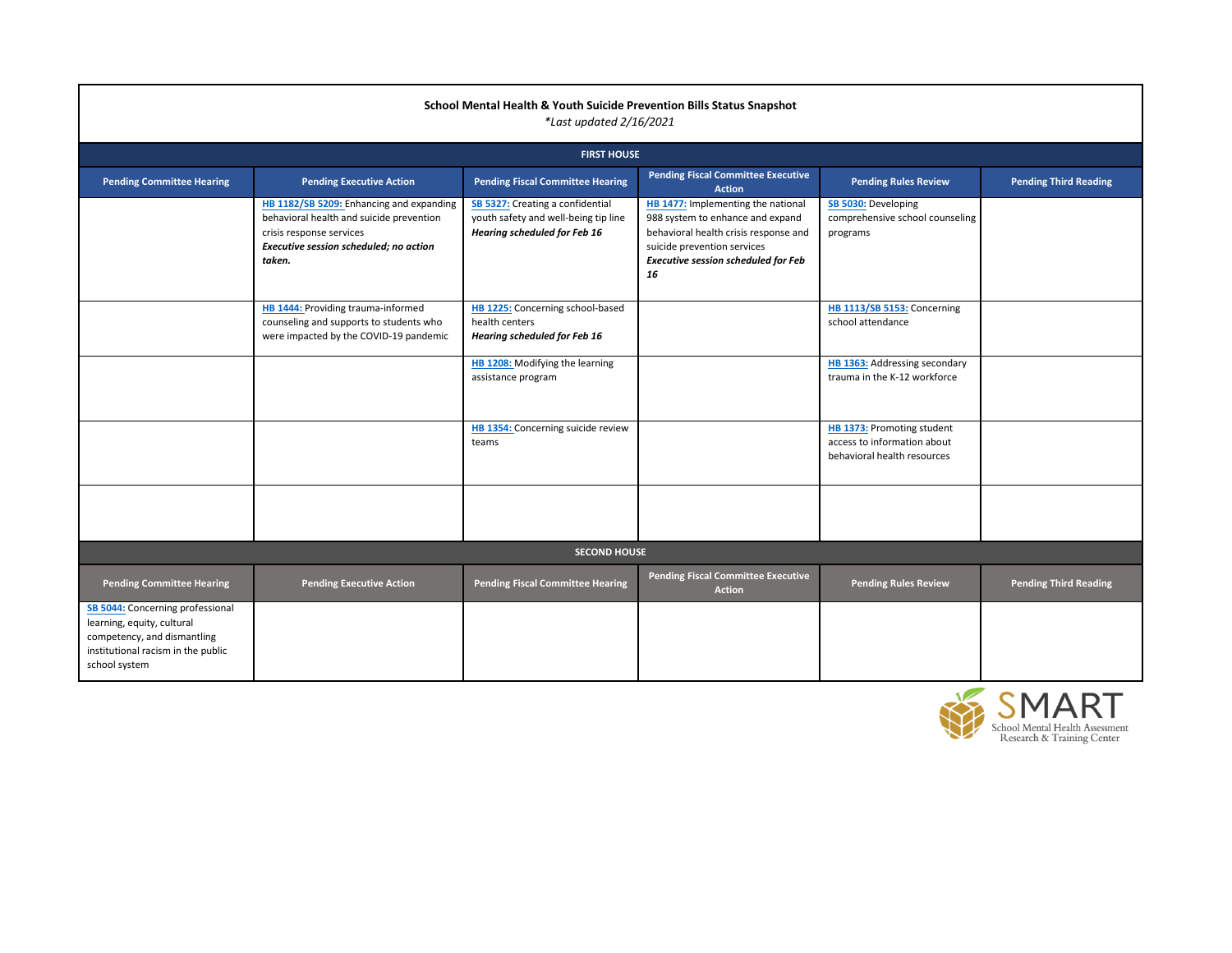| School Mental Health & Youth Suicide Prevention Bills Introduced During Washington's 2021 Legislative Session |                                                                                                                                                                                                                                                                                                                                                              |                     |                                                                                                                                   |                                                                                                                                                                                                                                                                   |                |                                                                                                                                     |                                                                                                                                   |
|---------------------------------------------------------------------------------------------------------------|--------------------------------------------------------------------------------------------------------------------------------------------------------------------------------------------------------------------------------------------------------------------------------------------------------------------------------------------------------------|---------------------|-----------------------------------------------------------------------------------------------------------------------------------|-------------------------------------------------------------------------------------------------------------------------------------------------------------------------------------------------------------------------------------------------------------------|----------------|-------------------------------------------------------------------------------------------------------------------------------------|-----------------------------------------------------------------------------------------------------------------------------------|
|                                                                                                               |                                                                                                                                                                                                                                                                                                                                                              |                     | *Last updated $2/16/2021$                                                                                                         |                                                                                                                                                                                                                                                                   |                |                                                                                                                                     |                                                                                                                                   |
| <b>Bill Name</b>                                                                                              | <b>Impact/Description</b>                                                                                                                                                                                                                                                                                                                                    | <b>House Bill #</b> | <b>Status (House)</b>                                                                                                             | <b>Sponsors (House)</b>                                                                                                                                                                                                                                           |                | Senate Bill # Status (Senate)                                                                                                       | Sponsors (Senate)                                                                                                                 |
| Developing comprehensive school counseling<br>programs                                                        | Requires all school districts to develop comprehensive<br>school counseling programs by the start of the 2022-23 SY                                                                                                                                                                                                                                          | <b>TBD</b>          |                                                                                                                                   |                                                                                                                                                                                                                                                                   | <b>SB 5030</b> | Jan 20 - EDU - Majority; 1st substitute bill be Mullet, Wellman,<br>substituted, do pass.<br>Jan 21 - Passed to Rules Committee for | Conway, Darneille,<br>Hasegawa, Kuderer,<br>Liias, Lovelett, Nguyen,                                                              |
|                                                                                                               |                                                                                                                                                                                                                                                                                                                                                              |                     |                                                                                                                                   |                                                                                                                                                                                                                                                                   |                | second reading.                                                                                                                     | Rivers, Salomon, Wilson,                                                                                                          |
| <b>Concerning school attendance.</b>                                                                          | Establishes a systems of tiered supports and specified<br>interventions for the purpose of increasing positive<br>attendance.                                                                                                                                                                                                                                | <b>HB 1113</b>      | Jan 28 - ED - Majority; 1st substitute<br>bill be substituted, do pass<br>Feb 1 - Referred to Rules 2 Review.                     | Ortiz-Self, Kloba, Pollet<br>(By Request:<br>Superintendent of Public<br>Instruction)                                                                                                                                                                             | <b>SB 5153</b> | Jan 12 - First reading, referred to Early<br>Learning & K-12 Education.                                                             | Wilson, C., Conway,<br>Dhingra, Hasegawa,<br>Kuderer, Nobles, Saldaña<br>(By Request:<br>Superintendent of Public<br>Instruction) |
| suicide prevention crisis response services.                                                                  | Enhancing and expanding behavioral health and Establishes a coordinated crisis hotline center and crisis<br>services system, including specialized mobile rapid<br>response crisis teams for youth that are to work<br>collaboratively with school districts.                                                                                                | <b>HB 1182</b>      | Feb 3 - Executive session scheduled,<br>but no action was taken in the House<br>Committee on Health Care &<br>Wellness at 8:00 AM | Orwall, Davis, Fey, Callan,<br>Simmons, Johnson, J.,<br>Dolan, Fitzgibbon, Ryu,<br>Senn, Valdez, Walen,<br>Bateman, Gregerson,<br>Bergquist, Lovick,<br>Lekanoff, Goodman,<br>Frame, Peterson, Paul,<br>Slatter, Chopp, Duerr,<br>Harris-Talley, Macri,<br>Morgan | <b>SB 5209</b> | Jan 29 - Public hearing in the Senate<br>Committee on Behavioral Health<br>Subcommittee to Health & Long Term Care<br>at 10:30 AM   | Dhingra, Darneille, Das,<br>Keiser, Kuderer, Lovelett,<br>Randall                                                                 |
| Modifying the learning assistance program.                                                                    | Allows for flexibility in spending learning assistance<br>program funds to better meet students needs. Requires<br>needs assessments and resources mapping to identify<br>gaps in academic and nonacademic supports prior to<br>budgeting                                                                                                                    | <b>HB 1208</b>      | Feb 11 - ED - Majority; 1st<br>substitute bill be substituted, do<br>pass.<br>Feb 15 - Referred to                                | Santos, Steele                                                                                                                                                                                                                                                    | <b>TBD</b>     |                                                                                                                                     |                                                                                                                                   |
|                                                                                                               |                                                                                                                                                                                                                                                                                                                                                              |                     | <b>Appropriations.</b>                                                                                                            |                                                                                                                                                                                                                                                                   |                |                                                                                                                                     |                                                                                                                                   |
| Concerning professional learning, equity,<br>cultural competency, and dismantling                             | Expands required cultural competence training to include<br>anti-racism, equity, diversity, and inclusion topics. Directs<br>institutional racism in the public school system.   school districts to prioritize one of three professional<br>learning days to focus first on these topics.                                                                   | <b>ESSB 5044</b>    | Feb 1 - First reading, referred to<br>Education.                                                                                  |                                                                                                                                                                                                                                                                   | <b>SB 5044</b> | Jan 27 - Third reading, passed; yeas, 30;<br>nays, 19; absent, 0; excused, 0.                                                       | Das, Wellman, Darneille,<br>Hasegawa, Hunt,<br>Lovelett, Nguyen, Nobles,<br>Robinson, Saldaña,<br>Stanford, Wilson, C.            |
| Concerning school-based health centers.                                                                       | Established a school-based health center program office to<br>provide support, training, and technical assistance to<br><b>SBHC</b>                                                                                                                                                                                                                          | HB 1225             | Feb 16 - Scheduled for public hearing Stonier<br>in the House Committee on<br>Appropriations at 1:30 PM                           |                                                                                                                                                                                                                                                                   | <b>TBD</b>     |                                                                                                                                     |                                                                                                                                   |
| <b>Concerning suicide review teams.</b>                                                                       | Establishes a youth suicide review team to provide a<br>focused investigation of the lives of youth who have died<br>by suicide, to allow for more targeted interventions and to<br>determine whether the pandemic has impacted youth<br>suicide rates                                                                                                       | <b>HB 1354</b>      | Feb 15 - CYF - Majority; 1st<br>substitute bill be substituted, do<br>pass.<br>Feb 15 - Referred to<br><b>Appropriations.</b>     | Mosbrucker, Orwall,<br>Davis, Ramos, Callan,<br>Berry, Valdez, Jacobsen,<br>Bergquist, Dent, Pollet                                                                                                                                                               | <b>TBD</b>     |                                                                                                                                     |                                                                                                                                   |
| Addressing secondary trauma in the K-12<br>workforce.                                                         | Requires OSPI to make resources on secondary traumatic<br>stress publicly available and school districts to adopt<br>policies and procedures for preventing and addressing<br>secondary traumatic stress by the beginning of the 2021-<br>22 school year.                                                                                                    | <b>HB 1363</b>      | Feb 9 - ED - Majority; 1st substitute<br>bill be substituted, do pass.<br>Feb 10 - Referred to Rules 2<br>Review.                 | Ortiz-Self, Callan, Davis,<br>Ramos, Simmons, Berg,<br>Morgan, Bergquist, Harris-<br>Talley, Pollet                                                                                                                                                               | <b>TBD</b>     |                                                                                                                                     |                                                                                                                                   |
| behavioral health resources.                                                                                  | Promoting student access to information about   Requires each public school to post the website address<br>and phone number for (1) a suicide prevention<br>organization, (2) a depression or anxiety support<br>organization, (3) an eating disorder support organization,<br>and (4) a substance abuse support organizations on their<br>website homepage. | <b>HB 1373</b>      | Feb 9 - ED - Majority; 1st substitute<br>bill be substituted, do pass.<br>Feb 10 - Referred to Rules 2<br><b>Review.</b>          | Callan, Steele, Ortiz-Self,<br>Dolan, Johnson, J.,<br>Slatter, Bergquist, Leavitt,<br>Davis, Fey, Simmons,<br>Berry, Thai, Wicks, Ryu,<br>Kloba, Chambers, Berg,<br>Wylie, Santos, Paul,<br>Ormsby, Ramel, Macri,<br>Pollet, Morgan, Harris-<br>Talley            | <b>TBD</b>     |                                                                                                                                     |                                                                                                                                   |
| Creating a confidential youth safety and well-<br>being tip line.                                             | Establishes a program for receiving and responding to tips<br>from the public regarding risks or potential risks to the<br>safety or well-being of youth, called the YES tip line<br>program.                                                                                                                                                                | <b>TBD</b>          |                                                                                                                                   |                                                                                                                                                                                                                                                                   | <b>SB 5327</b> | Feb 16 - Scheduled for public hearing in the $\vert$ Brown<br>Senate Committee on Ways & Means at<br>1:30 PM                        |                                                                                                                                   |
| <b>NEWLY ADDED!</b><br>Providing trauma-informed counseling and<br>COVID-19 pandemic.                         | Requires school districts to have one staff member with<br>certificate on providing trauma-informed counseling and<br>supports to students who were impacted by the <i>supports</i> for student impacted by COVID-19 for every 150<br>students starting in the 2021 - 2022 school year.                                                                      | <b>HB 1444</b>      | Feb 9 - Public hearing in the House<br>Committee on Education at 8:00 AM                                                          | Rule, Wicks, Simmons,<br>Berry, Johnson, J., Taylor,<br>Orwall, Ryu, Fitzgibbon,<br>Ramel, Wylie, Pollet, Thai,<br>Harris-Talley                                                                                                                                  |                |                                                                                                                                     |                                                                                                                                   |